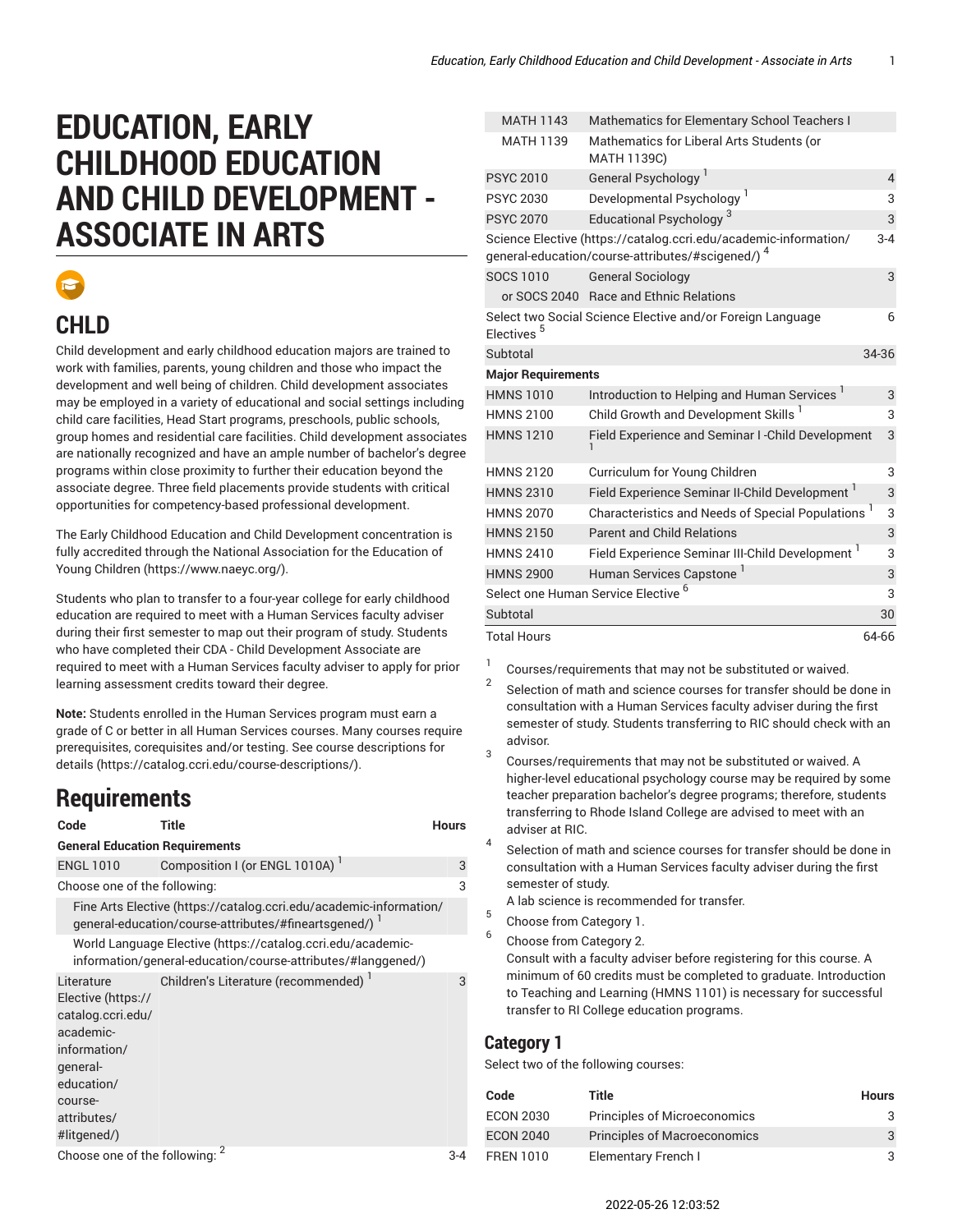| <b>FREN 1020</b> | <b>Elementary French II</b>            | 3 |
|------------------|----------------------------------------|---|
| <b>FREN 1030</b> | Elementary French I                    | 3 |
| <b>FREN 2010</b> | Intermediate French I                  | 3 |
| <b>FREN 2020</b> | Intermediate French II                 | 3 |
| <b>HIST 1010</b> | Survey of Western Civilization I       | 3 |
| <b>HIST 1020</b> | Survey of Western Civilization II      | 3 |
| <b>HIST 1210</b> | History of the United States to 1877   | 3 |
| <b>HIST 1220</b> | History of the United States from 1877 | 3 |
| <b>ITAL 1010</b> | Elementary Italian I                   | 3 |
| <b>ITAL 1020</b> | Elementary Italian II                  | 3 |
| <b>ITAL 1030</b> | Elementary Italian I                   | 3 |
| <b>ITAL 1040</b> | Elementary Italian II                  | 3 |
| <b>ITAL 2010</b> | Intermediate Italian I                 | 3 |
| <b>ITAL 2020</b> | Intermediate Italian II                | 3 |
| <b>POLS 1010</b> | American Government and Politics       | 3 |
| <b>POLS 2010</b> | <b>International Relations</b>         | 3 |
| PORT 1010        | <b>Elementary Portuguese I</b>         | 3 |
| PORT 1020        | Elementary Portuguese II               | 3 |
| <b>PORT 2010</b> | Intermediate Portuguese I              | 3 |
| <b>PORT 2020</b> | Intermediate Portuguese II             | 3 |
| <b>PSYC 1030</b> | Psychology of Personal Adjustment      | 3 |
| <b>PSYC 2020</b> | Social Psychology                      | 3 |
| <b>SOCS 1010</b> | <b>General Sociology</b>               | 3 |
| <b>SOCS 2020</b> | Marriage and Family                    | 3 |
| <b>SPAN 1010</b> | Elementary Spanish I                   | 3 |
| <b>SPAN 1020</b> | <b>Elementary Spanish II</b>           | 3 |
| <b>SPAN 1030</b> | Elementary Spanish I                   | 3 |
| <b>SPAN 1040</b> | <b>Elementary Spanish II</b>           | 3 |

#### **Category 2**

Select one from the following list to fulfill Human Services elective(s) requirements:

| Code             | Title                                       | <b>Hours</b> |
|------------------|---------------------------------------------|--------------|
| <b>ENGL 2200</b> | Children's Literature                       | 3            |
| <b>HMNS 1080</b> | Health, Nutrition and the Young Child       | 3            |
| <b>HMNS 2030</b> | Emergent Literacy: Reading Readiness in ECE | 3            |
| <b>HMNS 2060</b> | Foundations of Teaching and Learning        | 3            |
| <b>HMNS 2140</b> | Guiding Children's Behavior                 | 3            |
| <b>HMNS 2170</b> | <b>Learning Disabilities</b>                | 3            |
| <b>HMNS 2190</b> | Infant/Toddler Care: Methods and Materials  | 3            |
| <b>THEA 1150</b> | <b>Theatre for Children</b>                 | 3            |

### **Recommended Course Sequence**

| Course                       | Title                                        | <b>Hours</b> |
|------------------------------|----------------------------------------------|--------------|
| Year 1                       |                                              |              |
| Semester 1                   |                                              |              |
| <b>HMNS 1010</b>             | Introduction to Helping and Human Services   | 3            |
| <b>HMNS 2100</b>             | <b>Child Growth and Development Skills</b>   | 3            |
| <b>PSYC 2010</b>             | General Psychology                           | 4            |
| <b>ENGL 1010</b>             | Composition I (or ENGL 1010A)                | 3            |
| Choose one of the following: |                                              | $3 - 4$      |
| <b>MATH 1143</b>             | Mathematics for Elementary School Teachers I |              |

| <b>MATH 1139</b>                                                                                                                                      | Mathematics for Liberal Arts Students (or<br>MATH 1139C)                                                            |         |
|-------------------------------------------------------------------------------------------------------------------------------------------------------|---------------------------------------------------------------------------------------------------------------------|---------|
|                                                                                                                                                       | Hours                                                                                                               | $16-17$ |
| <b>Semester 2</b>                                                                                                                                     |                                                                                                                     |         |
| <b>HMNS 1210</b>                                                                                                                                      | Field Experience and Seminar I - Child<br>Development                                                               | 3       |
| <b>HMNS 2120</b>                                                                                                                                      | Curriculum for Young Children                                                                                       | 3       |
| <b>PSYC 2030</b>                                                                                                                                      | Developmental Psychology                                                                                            | 3       |
| Literature<br>Elective (https://<br>catalog.ccri.edu/<br>academic-<br>information/<br>qeneral-<br>education/<br>course-<br>attributes/<br>#litgened/) | Children's Literature (ENGL 2200)<br>Recommended                                                                    | 3       |
|                                                                                                                                                       | Science Elective (https://catalog.ccri.edu/academic-information/<br>general-education/course-attributes/#scigened/) | $3 - 4$ |
|                                                                                                                                                       | Social Science or Language Elective 1                                                                               | 3       |
|                                                                                                                                                       | Hours                                                                                                               | 18-19   |
| Year <sub>2</sub>                                                                                                                                     |                                                                                                                     |         |
| Semester 1                                                                                                                                            |                                                                                                                     |         |
| <b>HMNS 2070</b>                                                                                                                                      | <b>Characteristics and Needs of Special</b><br>Populations                                                          | 3       |
| <b>HMNS 2150</b>                                                                                                                                      | <b>Parent and Child Relations</b>                                                                                   | 3       |
| <b>HMNS 2310</b>                                                                                                                                      | Field Experience Seminar II-Child Development                                                                       | 3       |
| SOCS 1010<br>or SOCS 2040                                                                                                                             | <b>General Sociology</b><br>or Race and Ethnic Relations                                                            | 3       |
|                                                                                                                                                       | Social Science or Language Elective <sup>1</sup>                                                                    | 3       |
|                                                                                                                                                       | Hours                                                                                                               | 15      |
| Semester 2                                                                                                                                            |                                                                                                                     |         |
| <b>HMNS 2410</b>                                                                                                                                      | Field Experience Seminar III-Child Development                                                                      | 3       |
| <b>HMNS 2900</b>                                                                                                                                      | Human Services Capstone (Capstone)                                                                                  | 3       |
| <b>PSYC 2070</b>                                                                                                                                      | <b>Educational Psychology</b>                                                                                       | 3       |
| Fine Arts or Language Elective <sup>2</sup>                                                                                                           |                                                                                                                     | 3       |
| Human Services Elective <sup>3</sup>                                                                                                                  |                                                                                                                     | 3       |
|                                                                                                                                                       | Hours                                                                                                               | 15      |
|                                                                                                                                                       | <b>Total Hours</b>                                                                                                  | 64-66   |

1 See [approved](https://catalog.ccri.edu/academic-information/general-education/course-attributes/) list ([https://catalog.ccri.edu/academic-information/](https://catalog.ccri.edu/academic-information/general-education/course-attributes/) [general-education/course-attributes/](https://catalog.ccri.edu/academic-information/general-education/course-attributes/)).

2 See approved list: [Fine](https://catalog.ccri.edu/academic-information/general-education/course-attributes/#fineartsgened) Arts [\(https://catalog.ccri.edu/academic](https://catalog.ccri.edu/academic-information/general-education/course-attributes/#fineartsgened)[information/general-education/course-attributes/#fineartsgened](https://catalog.ccri.edu/academic-information/general-education/course-attributes/#fineartsgened)) **or** [Language](https://catalog.ccri.edu/academic-information/general-education/course-attributes/#langgened) ([https://catalog.ccri.edu/academic-information/general](https://catalog.ccri.edu/academic-information/general-education/course-attributes/#langgened)[education/course-attributes/#langgened](https://catalog.ccri.edu/academic-information/general-education/course-attributes/#langgened))

3 See list of Human Services electives below.

### **Human Services Electives**

| Code             | Title                                       | <b>Hours</b> |
|------------------|---------------------------------------------|--------------|
| <b>ENGL 2200</b> | Children's Literature                       |              |
| <b>HMNS 1080</b> | Health, Nutrition and the Young Child       | 3            |
| <b>HMNS 2030</b> | Emergent Literacy: Reading Readiness in ECE | 3            |
| <b>HMNS 2060</b> | Foundations of Teaching and Learning        | 3            |